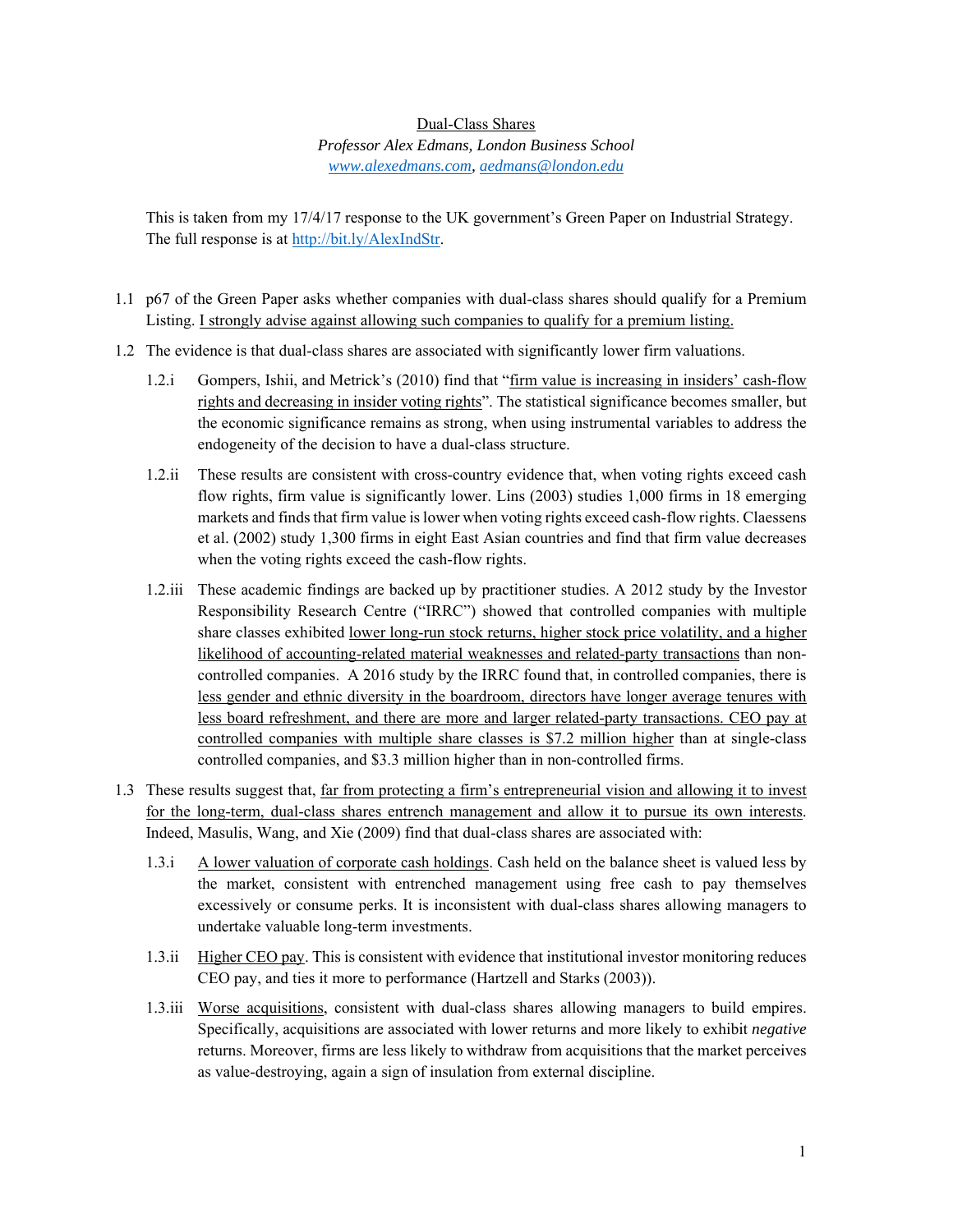- 1.3.iv A lower valuation of capital expenditure i.e. capital expenditures contribute less to firm value. This is consistent with entrenchment leading to empire-building or indisciplined investment rather than valuable long-term investment.
- 1.4 Moreover, the principle behind dual-class shares sits uneasily with the Government's mission to give voice to the voiceless and make Britain a "country that works for everyone". Dual-class shares entrench the elite by making management *less* accountable, which is why management pays themselves excessively and makes bad acquisitions. Retail shareholders who put their hard-earned money into companies are denied votes. Pension funds who invest for the long-term interest of their beneficiaries are denied votes. Dual-class shares send the message that corporations want the public's money, just not their opinions – similar to the famous quote "taxation without representation is tyranny". For some shareholders to have a voice and others – who are also risking their money in the firm – not to goes against the principle of fairness that the Government is trying to promote. Many commentators rightly highlight the problems of the ownerless corporation and shareholder disengagement; dual-class shares will severely hinder shareholders from engaging, worsening the problem of disengagement and the ownerless corporation. Indeed, engaged shareholders with a long track record of stewardship, such as Hermes, have been lobbying against dual-class shares for decades. A February 2017 report by the International Corporate Governance Network contains the findings of a recent survey "which shows that a strong majority of our Members disapprove of differential ownership structures."
- 1.5 Proponents argue that dual-class shares protect entrepreneurial vision, and that successful companies such as Google, Facebook, and LinkedIn have them. However, it is a huge unsupported leap to claim that dual-class shares caused their success. Very many other factors were behind their success – nongovernance-related (the companies' first-mover advantage) and governance-related (the executives having substantial shares in their firm). If anything, causality is likely to be the other way – given investors' scepticism on dual-class shares, it is only the companies with very strong prospects that will be able to get away with dual-class shares upon IPO. In other words, expected good future performance allows dual-class shares to be adopted, rather than dual-class shares leading to good future performance.
	- 1.5.i Moreover, the above cases are anecdotal examples. It is almost always possible to find anecdotes to support a particular viewpoint. The large-scale evidence presented above demonstrates the negative effects of dual-class shares in general. There are many high-profile anecdotes of substantial failures associated with dual-class shares. For example, dual-class shares allowed Hollinger CEO Conrad Black to run the company like a dictator, exacting huge management fees, consulting payments, and personal dividends, and filling the board with his friends – all leading to underperformance. Vic De Zen of Royal Group Technologies diverted large sums of money for personal benefit, and Frank Stronach of Magna and Jim Shaw of Shaw Communications substantially overpaid themselves despite huge losses. Such cases substantially destroy the public's trust in business.
	- 1.5.ii More generally, the idea that entrepreneurial vision should be left unchecked is also not clear. As a high-profile example of unchecked "vision" (although not dual-class shares), Jerry Yang of Yahoo rejected a takeover bid from Microsoft in February 2008 at a 62% premium, because he stubbornly refused to cede control, and has since substantially underperformed. Even the best entrepreneurs benefit from external opinions; indeed, this is why we promote board diversity, rather than allowing CEOs to fill the board with their friends if they were the founders.
- 1.6 The evidence against dual-class shares is also consistent with the broader evidence on other devices such as golden parachutes, poison pills, and staggered boards – claimed to protect a firm's entrepreneurial vision, but actually ending up entrenching management. The most-cited governance paper of the millennium, Gompers, Ishii, and Metrick (2003) finds that companies with the most